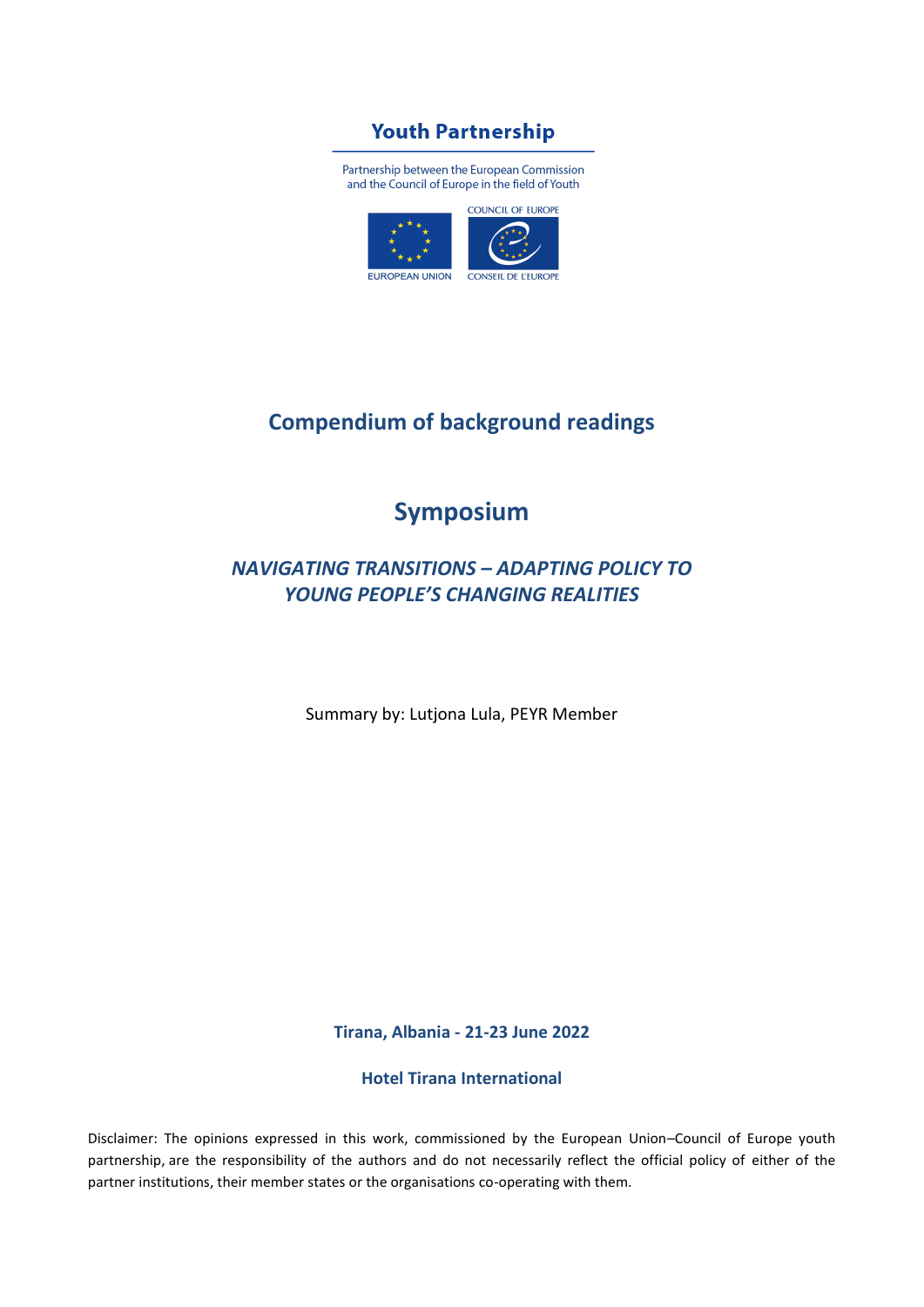### **Background**

On 21-23 June 2022 the Partnership between the European Commission and the Council of Europe in the field of youth is hosting a symposium bringing together between 100-120 participants to reflect on what paradigm shift is needed in youth research, youth policy and youth work to support young people's aspirations in the realities changed by the Covid-19 pandemic and related measures.

The symposium brings together European youth field stakeholders to encourage dialogue and reflection on what is needed in youth research, youth policy and youth work to support young people's aspirations in the changing realities.

#### **The event aims to**:

- address and explore the impact of Covid-19 on youth transitions to autonomy, including, but not limited to: transition from education to employment, from being sustained by their families/care institutions to financial and economic independence in a new household, from being to having children/forming a family;
- reflect on how to adapt traditional youth policy and youth work approaches in supporting active participation of young people, their engagement with societal concerns such as antiracism, environment and climate change, precariousness and inequalities, as well as (re)defining connections and community;
- contextualise youth transitions in the context of Covid-19 but also other crises impacting transitions to adulthood (e.g. economic, financial, mental health, etc.);
- examine and reflect on policy measures needed to support young people in their transitions to adulthood;
- share good practices of effective and successful youth policy interventions in the context of youth transitions and the impact of Covid-19;
- connect actors working on these themes, from within and beyond the youth sector, to continue, develop or innovate in relation to that work.

#### Summary of existing research, resources and knowledge produced

In the past three years, the EU-Council of Europe Youth Partnership (hereinafter Youth Partnership) has produced several studies and resources focusing on different aspects of youth transitions. Covid-19 related disruption was an important factor contributing to the shift of transition narratives, emphasizing existing difficulties and exposing new ones for young people across Europe. Based on the topics covered by the Symposium, this background reading presents a summary of main research knowledge products in the field of youth transitions.

The document is structured based on workshop themes that are hosted during the symposium. Nevertheless, keeping in mind that in the past three years Covid-19 has influenced all aspects of young people's lives, the first and second sections contain general readings on Covid-19 impact on young people. Covid-19 related research is also listed more in depth under each respective workshop theme.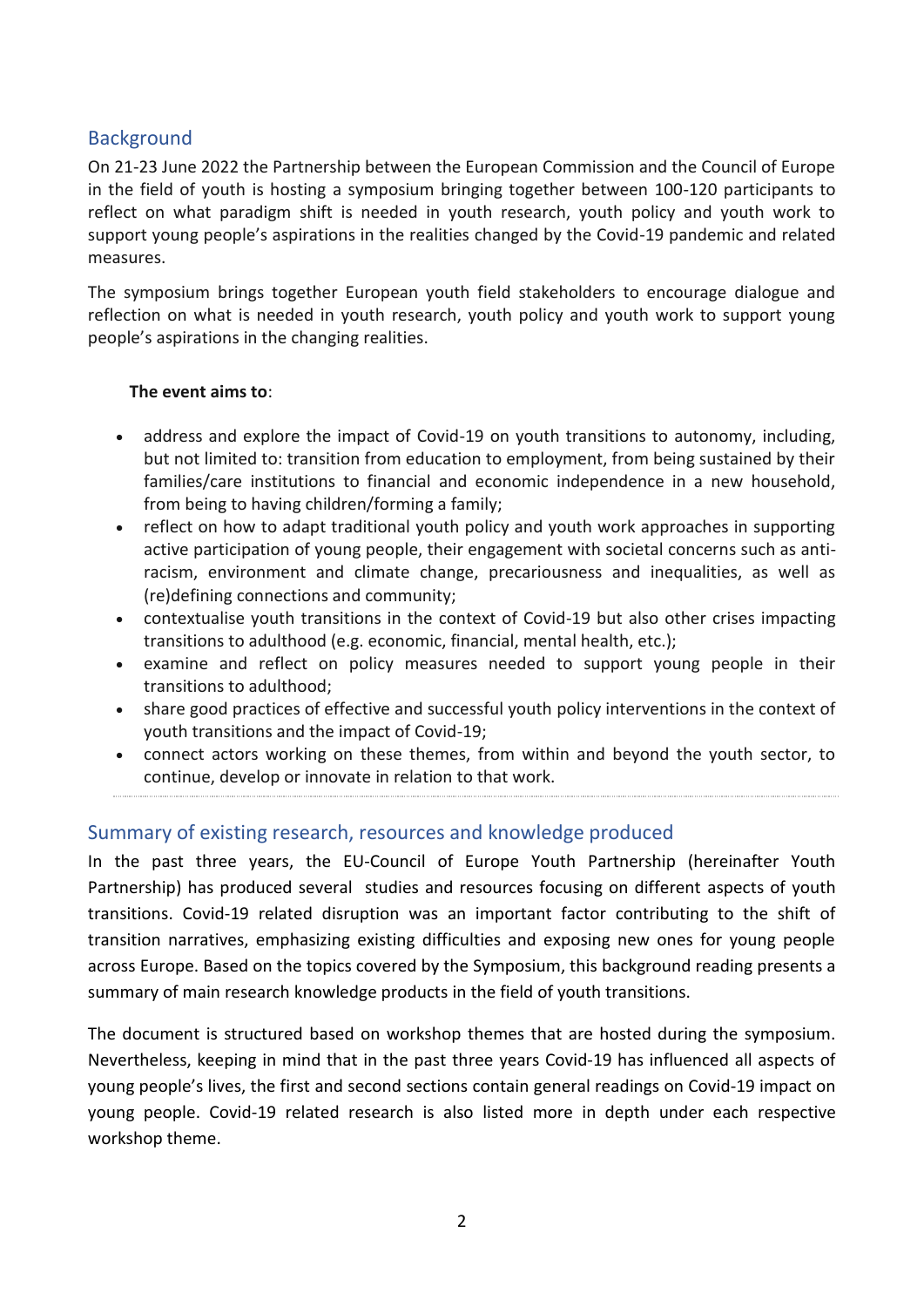## ✓ Youth Knowledge Book on youth transitions in post-pandemic

#### Europe *(editorial work ongoing)*

The Covid-19 pandemic has had a significant effect on the lives of young people across Europe and globally, creating gaps, demanding adaptation and encouraging new ways of dealing with reality. The crisis has particularly impacted young people's transition to autonomy, including but not limited to: transition from education to employment, from being sustained by their families/care institutions to financial and economic independence in a new household, and/or having children/forming a family, to staying active and participating in social advocacy on causes such as anti-racism, environment and climate change, precariousness and inequalities, as well as (re)defining connections and community, to name a few. The Youth Knowledge Book will explore the settings and unfolding of continuous and interrupted transitions during the pandemic period and what are the policy implications from that.

## $\checkmark$  Covid-19 impact on young people and youth sector

[Meta-analysis of research on the impact of Covid-19 on the youth sector \(December 2021](https://pjp-eu.coe.int/documents/42128013/72351197/Meta+analysis+of+research+on+the+Impact+of+Covid-19+on+the+youth+sector%2C+12-2021.pdf/de8544e4-a246-3b14-580b-7bbdb1d27973)), *by Alonso Escamilla, Irina Lonean, Rūta Brazienė and Sladjana Petkovic*

This second meta-analysis summarises the main research findings related to the impact of the Covid-19 pandemic on the young people's access to education, employment, mental health, social and youth services, participation, youth work and youth organisations, gathered up to December 2021. It provides insights into policy responses from the global, European and national perspectives, where applicable. The concept of a "Covid-19/lockdown generation" has emerged to describe how young people may be scarred for decades to come, in terms of labour market and mental health outcomes (ILO 2021), implying the need to have a specific focus on this generation of young people in developing strategies and policy responses to address the consequences of the pandemic. The study shows that the impacts of the Covid-19 pandemic on young people's livelihoods have been more severe than for older adults. Young people are less protected by job retention, income support, subsidised wages and other welfare schemes. It additionally resulted in social isolation and an increase in mental health issues among young people. Youth sector explored and made use of online tools while positive participation trends were observed. Nevertheless, the study recommends that more research is needed in East and Southeast Europe. Most research has focused on policy response but a comprehensive analysis of their impact and systemic data gathering is missing.

#### - [Youth services during the Covid-19 pandemic](https://pjp-eu.coe.int/documents/42128013/72351197/Access+to+youth+services+during+Covid-19.pdf/f8c8274e-475f-c50d-fe01-e51d07ba6fa5) – a patchy net in need of investment, *by Dunja Potočnik and Ruzanna Ivanian*

The study provides an analysis of the impact of Covid-19 on young people's access to youth services. Built on desk research and expert interviews, the study points out the existing weaknesses and structural challenges, which were further exposed by the pandemic, and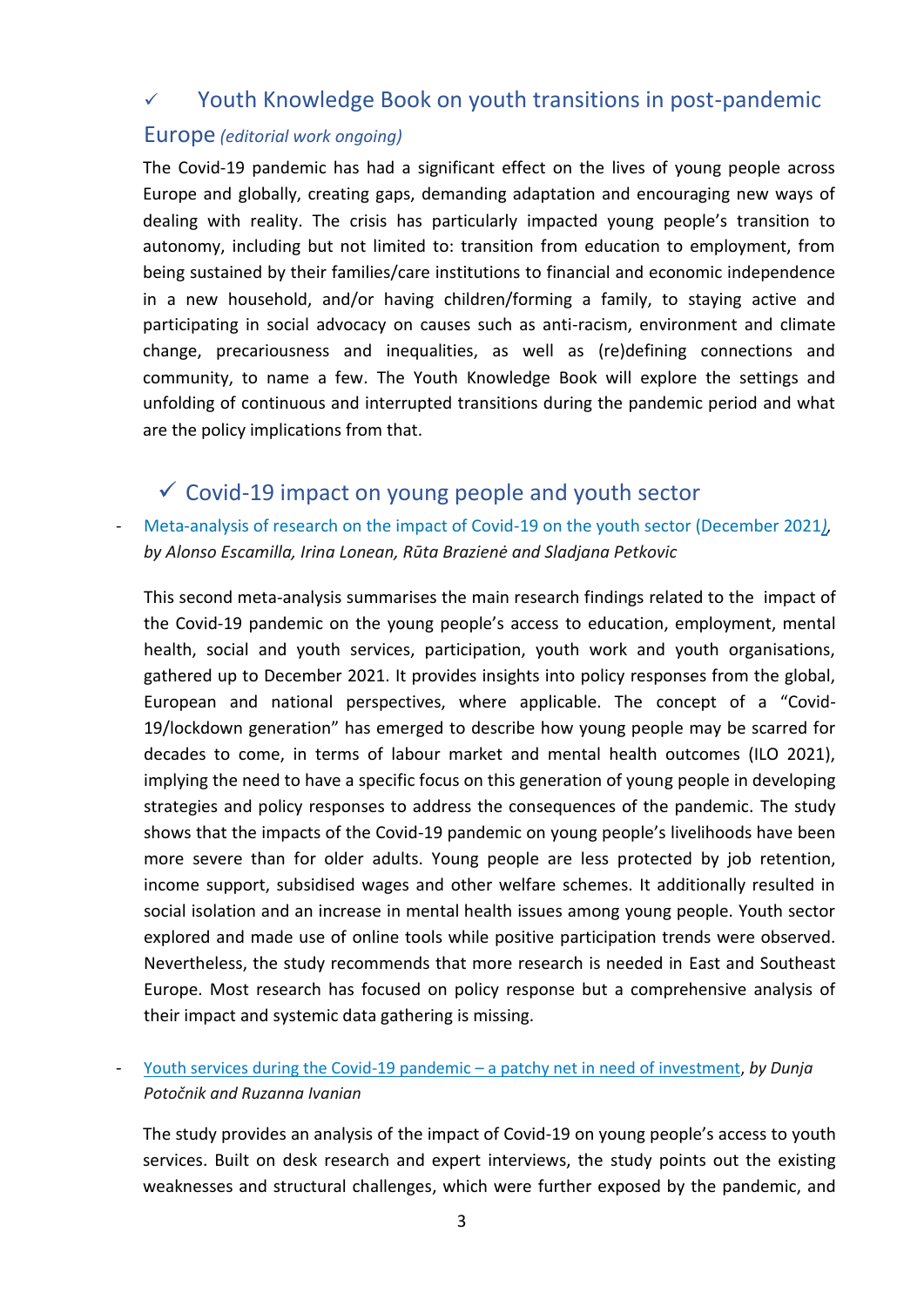highlighted the need to assess and invest in a more structured thinking around youth service delivery across Europe. While youth services were characterised by challenges in outreach, presence and inclusion, suffering loss of funding and brain drain (in particular, services delivered by non-state actors), they also showed strong networking, innovation and adaptability to new modes of working, leading to a series of reflections on competences and standards.

- [Covid-19 Impact and Looking Forward. Report based on surveys carried out in spring and](https://pjp-eu.coe.int/documents/42128013/72351197/Cross+country+Report.pdf/535837a8-7c23-b48b-b6c0-001f1852b065)  [autumn 2021,](https://pjp-eu.coe.int/documents/42128013/72351197/Cross+country+Report.pdf/535837a8-7c23-b48b-b6c0-001f1852b065) *by Ivana Boskovic and James O'Donovan*

The study summarizes results from two cross-country surveys conducted during the spring and autumn 2021. It provides an interim view and assessment of the overall impact of the pandemic, how it had progressed and what the medium- to long-term effects might be; how young people in different countries across Europe had been affected by the pandemic and the continuing restrictions and lockdowns; and how it has impacted on youth policy, funding for the youth sector, state and NGO-operated programmes, youth work services and other support for young people. As result, the responses to both surveys tended to reflect and reinforce each other. Results show that from the onset of the pandemic, official communications general communication to the population was not adapted to young people. In general, state funding for the youth sector appears to have remained relatively consistent during the pandemic and youth policy was largely unaffected, though there was evidence of some pressures on both: reallocation or postponement in funding. There was a significant impact on mental health and those services will have to be strengthened postpandemic. Youth services overall did not reach out to all young people, and in particular vulnerable groups were less included. There was a significant brain drain, in particular from the NGO sector, due to closure/postponement of project implementation and reallocation of funds. Digital fatigue, lack of social interaction and weak digital infrastructure were also highlighted during the pandemic.

Surviving (and even thriving) during a crisis: the experiences of youth organisations during the [Covid-19 pandemic,](https://pjp-eu.coe.int/documents/42128013/121425749/POY+youth+organisations+and+Covid-19+Ogou+Rossino.pdf/5029a213-fd7e-1560-09d5-766e002f0589) *by Viviane Ogou Corbi and Gianluca Rossino*

This report shows that the pandemic has significantly affected young people's activities within the youth organisations, raising important questions regarding their functioning during the crisis and ability to promote youth participation and engagement during unstable periods. Main issues explored include: What can we learn from this pandemic period relating to how youth organisations operate? How can these lessons be harnessed to promote meaningful participation and engagement by youth organisations in the long term, including through periods of crisis and instability? The article draws on experiences of youth organisations in Spain and Italy, showing through their examples the flexibility and adaptability of youth sector at times of crisis. While all countries indicated the strong impact of the pandemic on the mental health and well-being of young people, there is also evidence of how it exacerbated the pre-existing problems. The responses to the pandemic tended to be one dimensional and directional, rarely including young people, while funding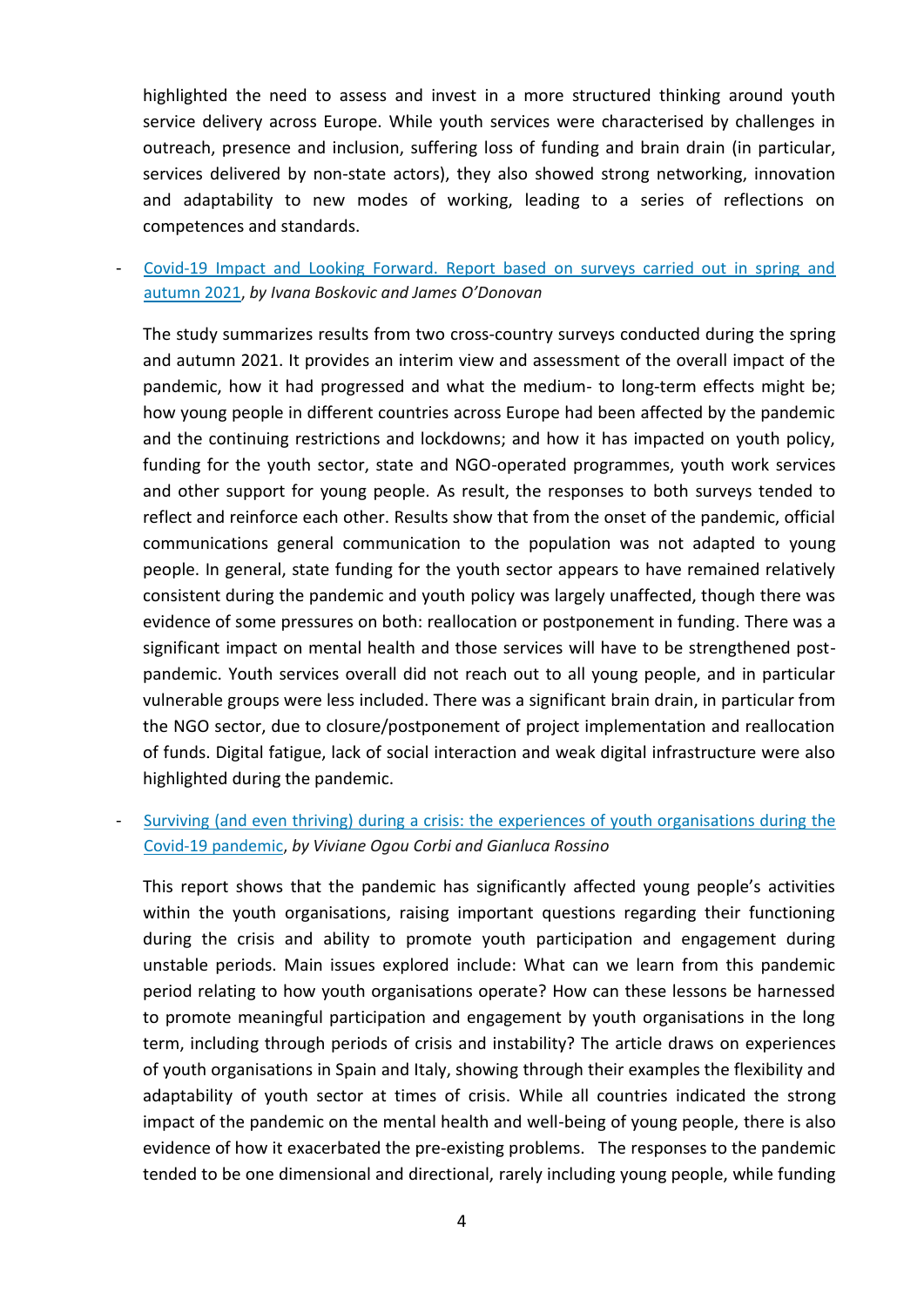and policy remained largely unaffected. The NGO sector was more pro-active and innovative, whereas young people, in general, were socially isolated, inadequately supported and often offered uneven responses to their educational, learning and mental health needs by the public sector.

## $\checkmark$  Covid-19 and Learning Mobility

#### - Types of learning mobility – [blended, hybrid and online,](https://pjp-eu.coe.int/documents/42128013/47262316/EPLM+Types+of+learning+mobility.pdf/ed0a65cf-b615-f0ab-7f0f-8e06fd78a388) *by Snezana Baclija Knoch*

Learning mobility activities are traditionally held in person, in a residential format. Prior to the Covid-10 pandemic, residential activities were complemented by blended learning (a mix of in person and online activities), hybrid (both, in person and online) and online. The new formats of learning were used for establishing informal connections via social media, chat applications, asynchronous tasks and preparation/follow-up activities. However, the pandemic shifted the balance to almost exclusively online activities. As we are emerging from the pandemic, the question emerges regarding how to balance the traditional and new types of learning mobility activities, and what are the benefits and challenges of each.

- [Covid-19 and Learning Mobility: A Desk Research Study,](https://pjp-eu.coe.int/documents/42128013/72351197/Covid-19-pandemic-and-Learning-Mobility.pdf/1092db65-9413-6eea-63bb-9ecce8282220) *by Ewa Krzaklewska and Özgehan Şenyuva*

This paper examines the impact of the pandemic on young people's learning mobility in both non-formal (youth work) and formal education. Although the planned youth international mobility projects have been either postponed to an undefined date or cancelled altogether in 2020, studies indicate that youth work remained resilient and in a constant search for adaptation. The studies conducted in the midst of the first lockdown revealed a vulnerable status of international students in particular. As mobility constitutes an important moment for self-development, during the pandemic crisis, young people's projects and plans were at most halted – many young people are worried about the future and their careers. Learning mobility contributes to European identity, but with learning mobility opportunities limited and restricted, and some projects going online, the paper argues that special attention and emphasis to the sense of identity and belonging should be given in the design, implementation and evaluation of projects. The paper also focuses on the impact of the pandemic on youth sector, mental health, inclusion and thus it recommends to consider the new perspective on mobility, in relation to sustainability and ecological footprint.

## $\checkmark$  Impact of political context on young people's transitions

#### - [ABOUT TIME! A reference manual for youth policy from a European perspective,](https://pjp-eu.coe.int/documents/42128013/47261623/Youth+policy+manual+2021+WEB.pdf/32a8859d-ee44-cbb8-016b-0aa3928a4c99) *by Howard Williamson, Max Fras and Zara Lavchyan*

The reference manual explores youth policy making through the knowledge-gathering work conducted at European level in recent years, looking at theoretical and conceptual frameworks, the landscape of national and regional youth policy initiatives across Europe and the governance and support mechanisms that have been developed at European level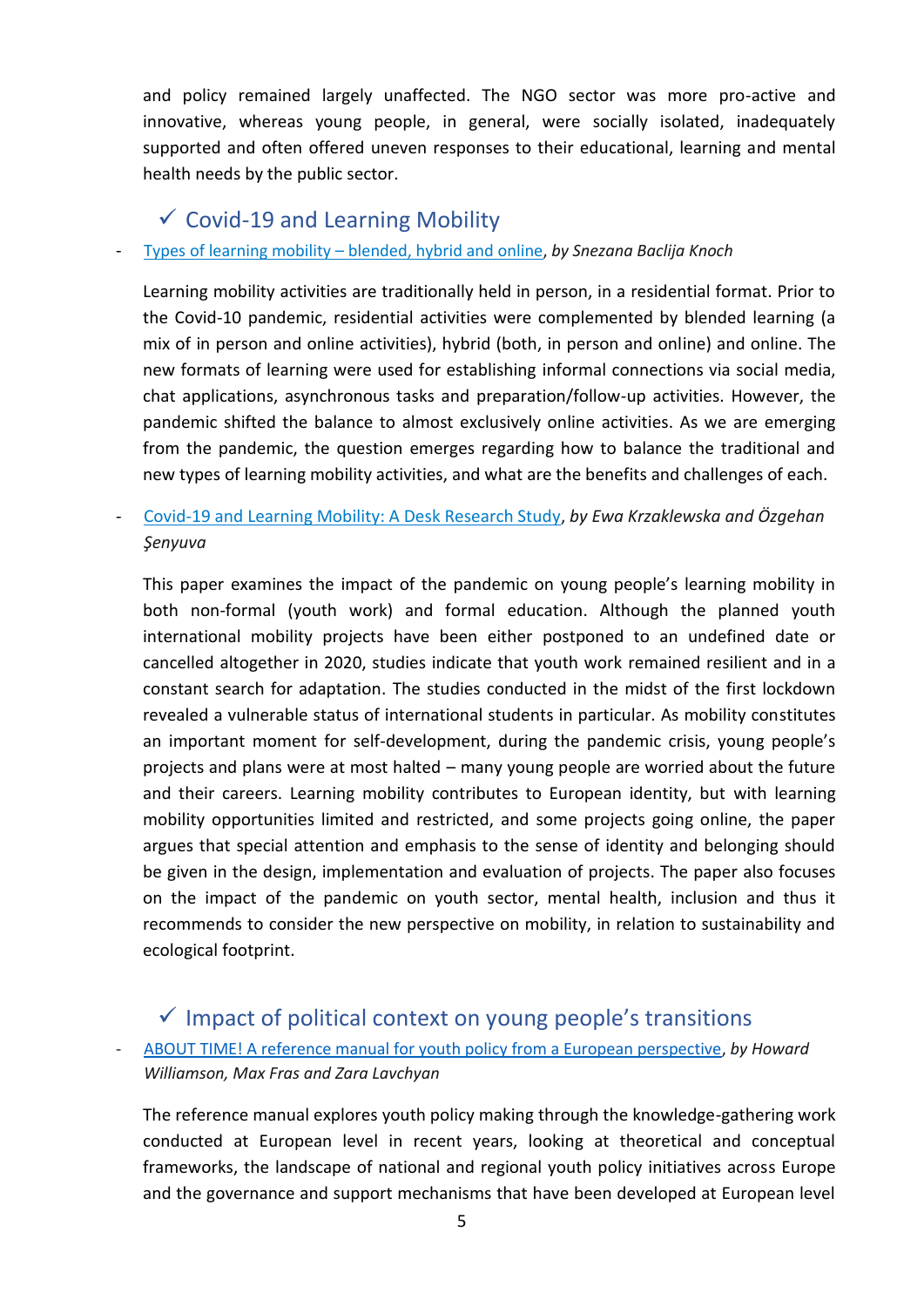by the Council of Europe and the European Union. This reference manual aims to promote reflection, dialogue and implementation and to shape a more realistic view of the cyclical nature of youth policy making. It covers youth policy topics in areas such as participation, information, volunteering, social inclusion, access to rights, youth work, mobility and digitalization.

#### [E-library of youth sector evaluation](https://pjp-eu.coe.int/en/web/youth-partnership/e-library-youth-sector-evaluation)

The e-library of evaluation in the youth sector provides information and access to youth policies and practices, with information on the effectiveness of those interventions and the potential of the interventions to be sustainable and replicated (rolled-out). Overall, the elibrary promotes policy learning and transfers and replication of practices in youth sector, including interventions in youth work and in other areas of public policy. It also promotes the increase in the quality of evaluations and exchanges in this area.

#### - [Radical Education: A pathway for new utopias and reimagining European democracies,](https://pjp-eu.coe.int/documents/42128013/47262637/Radical_education_a_pathway_for_new_utopias_and_reimagining_european_democracies_sergio_xavier.pdf/a4d87fe1-3685-0b14-67ff-ac77ef024c40) *by Sérgio Xavier*

This paper focuses on education and citizenship education as the means of reviving the democratic imaginary. radical education is understood as a way to understand the gap between the promises of democracy and the existing reality. It providers learnings, in both formal and nonformal education with the opportunity to conceive new utopias, and reimagine European democracies beyond the liberal-democratic canon. Ultimately, radical education is a human-led pathway to envision and eliminate societies' radical problems, such as patriarchy, racism or economic inequality and improve and restructure the existing liberal democracies.

#### - [Shrinking democratic civic](https://pjp-eu.coe.int/documents/42128013/59895423/TDLY_CSYP.pdf/cb8643c1-2707-0f1b-3f81-f13704dc9081) space for youth, *b*y *Tomaž Deželan and Laden Yurttaguler*

Young people and youth organisations representing their interests find it increasingly hard to practise civic agency within the current political context. The paper argues that youth organisations involved in promoting and safeguarding basic human rights and democracy, have witnessed over the last few years a persistent silencing of civil society that narrowed down the civic space significantly, in areas of freedom of expression and information, rights to assembly and association, participation of citizens and organisations representing them, as well as the shift towards market indicators. The explicit measures included legal limitations (including criminalisation) and financial obstacles (using public authorities to intimidate with financial auditing) to independent press; introduction of restrictions, obstacles and/or limitations in the participation in civil society (CSOs and/or movements) as members and/or volunteers; ignoring the demands and (civil and political) rights of ethnic, religious or other minorities (e.g. LGBTI communities); or withdrawal of the legal protection from ethnic, religious and/or other minorities. Finally, the paper provides recommendations and a call for action to safeguard civic space based on a set of principles.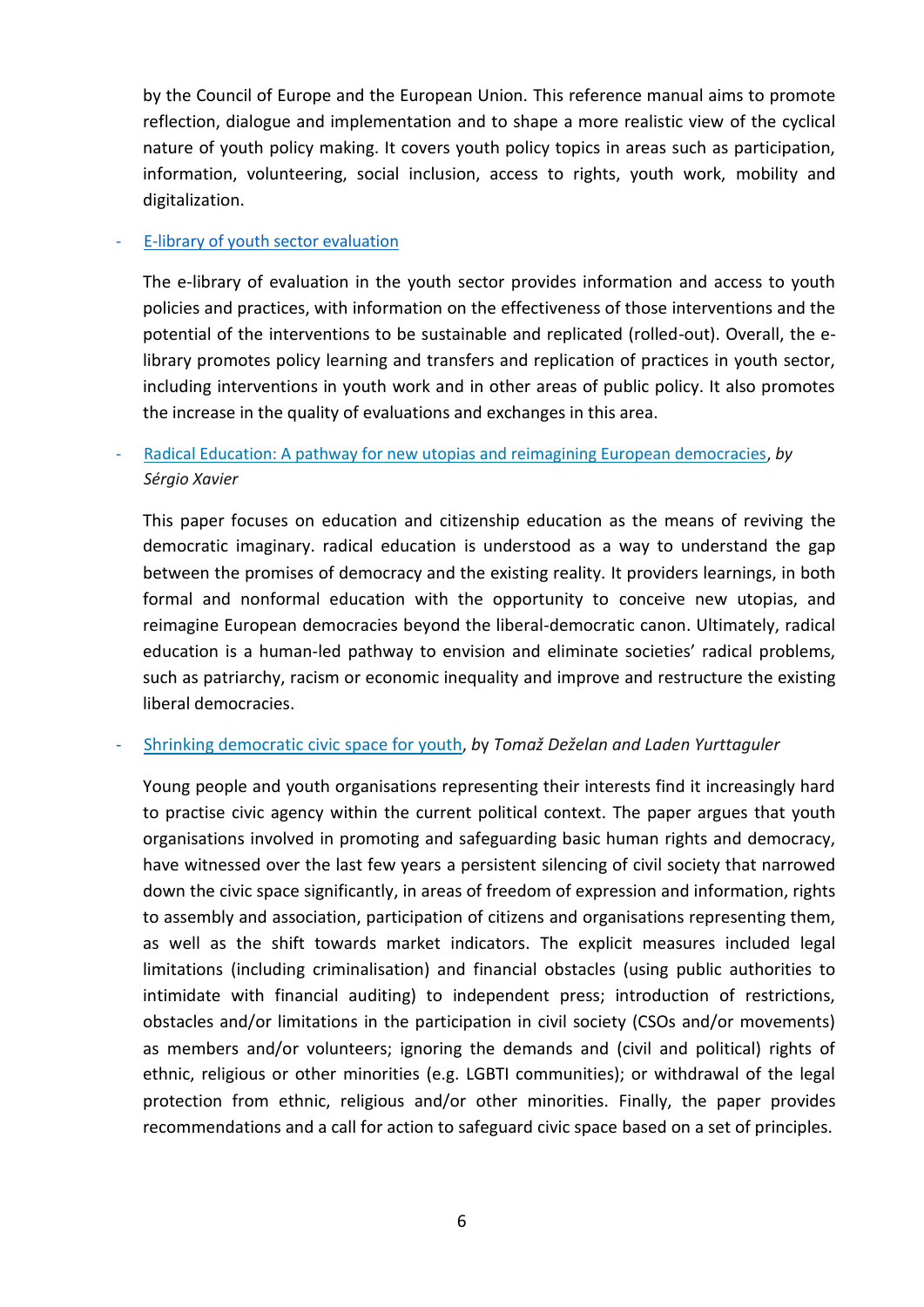# $\checkmark$  Access to services (health, housing, employment, youth services)

- [Mapping Rural Youth Realities](https://pjp-eu.coe.int/en/web/coyote-magazine/issue-30) – Coyote Magazine Issue 30

This 30<sup>th</sup> edition of Coyote Magazine examines questions regarding life for young people living in rural communities. What are their challenges? What are the youth work responses to these issues? Through a series of articles, individual stories and illustrations this issue explores realities and ways of moving forward rural youth in Europe.

- [Young people in rural areas: diverse, ignored and unfulfilled,](https://pjp-eu.coe.int/documents/42128013/106317733/Rural-youth-study.pdf/1fde9ee6-48ce-a2f7-2985-124b44ae46e7) by Adina Marina Șerban, Rūta Brazienė

This study explores a range of e challenges faced by young people in rural areas. It maps governments' interventions to support the rural youth population to overcome the impact of the Covid-19 pandemic and identifies potential policy responses which could support this group of young people. The main thematic focus of the paper were social inclusion, digitalisation and participation of rural youth.

The desk review and the outcomes of the survey showed evident gaps in policy and research when it comes to rural youth situations. Most youth policies ignore the rural, and most rural policies ignore the youth. Even where they have been developed, the measures are very generic and no recognition of the specific challenges of addressing youth were a priority. Therefore, the paper provides a set of recommendations. Youth research is needed to understand the diversity, lives, aspirations and needs of young people living in rural areas. In terms of policy development, measures should start from developing open dialogue with young people in rural areas to understand the reasons for and counter the exodus of young people and the ageing population. It is crucial to raise awareness regarding the importance of entrepreneurship to sustainable local development, and, address the digital gap.

### - [Covid-19 impact on young people in rural areas not in employment, education or](https://pjp-eu.coe.int/documents/42128013/72351197/Briefing+5+on+the+Impact+of+Covid-19+on+rural+NEET+youth.pdf/0cb50800-91c7-dc01-a501-78ea16da307f)  [training,](https://pjp-eu.coe.int/documents/42128013/72351197/Briefing+5+on+the+Impact+of+Covid-19+on+rural+NEET+youth.pdf/0cb50800-91c7-dc01-a501-78ea16da307f) *by Ruta Braziene*

This briefing examines the impact of Covid-19 pandemic on young people living in rural areas, who are Not in Employment, Education or Training (hereinafter, NEET youth in rural areas), one of the most vulnerable and socially excluded groups of young people. This group of young people was particularly affected by the pandemic. Labour market insecurities are widespread among young people in Europe, and they represent a key challenge to society. Compared to older age groups, young people more often experience exclusion from the labour market or episodes of not being in employment, education, or training (NEET) (Rokicka et al, 2018; O'Reilly et al, 2015; Eurofound, 2012, etc.). Covid-19 measures have further worsened labour market opportunities for NEET young people living in rural areas. The briefing recommends that guaranteeing appropriate and sustainable measures, integrated approach to services, funding and financial support is crucial support for this group to navigate the impact of Covid-19 on their life now and for better future trajectories.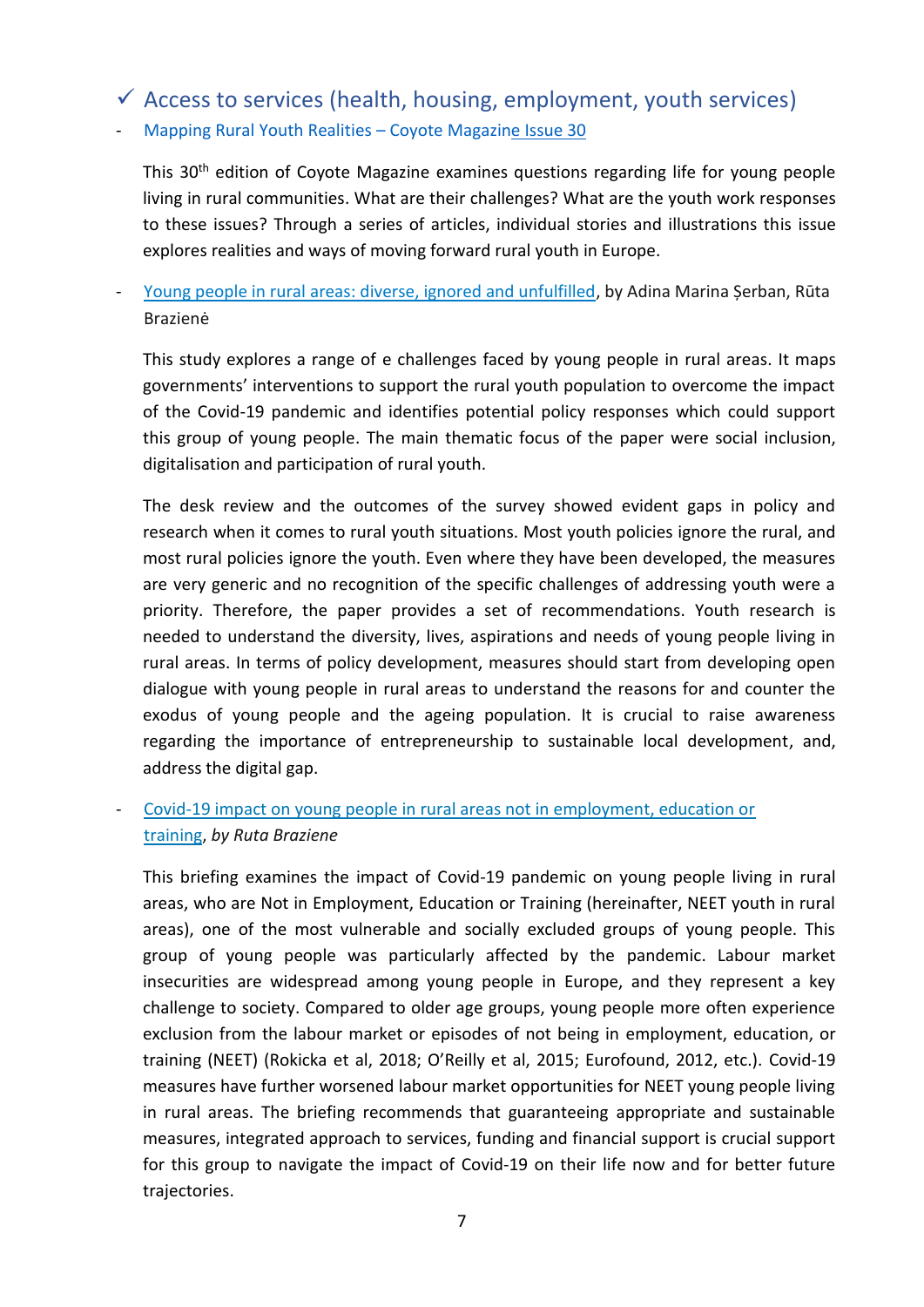Youth Homelessness in Generation Covid-19: How does Covid-19 impact on vulnerable and [already marginalised young people experiencing homelessness?](https://pjp-eu.coe.int/documents/42128013/64941298/Youth%2520Homelessness%2520in%2520Generation%2520Covid19%252026-05%2520final.pdf/ac5351f2-8b03-4283-251c-4f8c4e11230c) *by Robbie Stakelum and Miriam Matthiessen*

This paper focuses on homeless young people and their experiences and challenges during Covid-19 pandemic. It provides a definition of homelessness, explains a diversity of homelessness and needs for housing policies as human rights. Youth homelessness is commonly referred to as hidden homelessness. Generally homeless policies are not tailored to the needs of young people and are insufficient to prevent and end youth homelessness, highlighting the importance of a clear definition of youth homelessness. Young people in homeless situations favour sofa surfing to rough sleeping and use emergency shelters as a stop gap when sofa surfing becomes impossible. Youth who sleep rough are also more likely to hide themselves in parks or stations. The Covid-19 pandemic has worsened the situation for this group of young people, due to the limited accessibility of shelters and couch surfing options, forcing some of them to sleep on the streets, face fines due to lockdown regulations or stay with families.

#### - [Access to independence and housing exclusion,](https://pjp-eu.coe.int/documents/42128013/64941298/POY+4+-+Young+people%27s+housing.pdf/479215de-f558-33fe-5dad-d5eda7607d31) *by Chloé Serme-Morin*

Young people's transition to independence is significantly delayed by worsening housing exclusion. Despite falling into the same age category and being on the cusp of independent adulthood at the same time, young people across Europe are facing very different situations, realities and experiences. This paper focuses on how young people, especially those in poverty are most affected by housing exclusion and rising prices of accommodation. The pandemic has further negatively affected young people's livelihood and financial stability, resulting in the delayed transition.

## $\checkmark$  Transition and social inclusion of young people

## - [Youth inclusion, digital solutions and the global pandemic,](https://pjp-eu.coe.int/documents/42128013/63918992/POY%2520EYE%2520Digital%2520platforms%2520covid%252026%2520May%25202020.pdf/ebef686d-c741-9e35-e2c1-96fb299eb759) *by Veronica Ștefan and Adina Marina Șerban*

Following the youth partnership's study on social inclusion, digitalisation and young people, this paper focused on applying the digital socials towards youth social inclusion at the onset of the Covid-19 pandemic. Besides for providing a basic data regarding young people's use of digital tools, it focused on five main topics: education and skills, employment and professional activities, health and mental health, information and counselling and safety and security online. Overall, all these complex challenges need consistent policy responses, based not on emergency solutions but on well designed and lasting ones - evidenced based and tailored made.

The role of youth work in supporting young refugees and their political participation: [education, social capital and agency,](https://pjp-eu.coe.int/documents/42128013/121425749/POY+Young+Refugees+and+Political+Participation.pdf/56545c96-23b1-a276-43ea-44098e5012ac) *by Simon Williams and Charlie Hughes*

This paper focuses on young refuges' access to participation, education and social services, and the role of youth work in facilitating their active engagement in a host society. It offers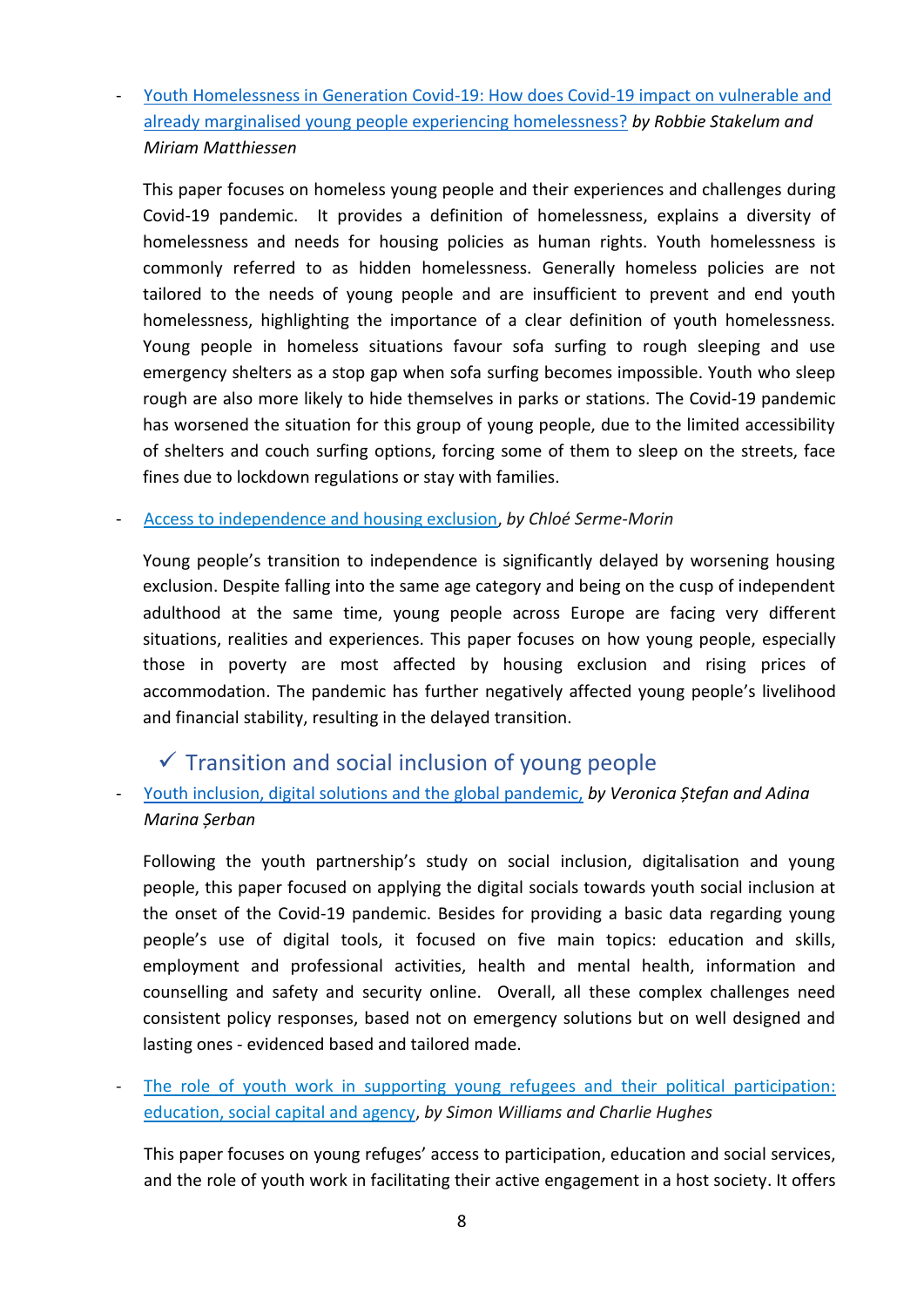definitions of young refugee, concepts of political participation, political education and what can youth work do in this regard. The paper argues that political participation for refugees is complex. Factors such as ethnicity, wealth and language can mean that when migrants, including refugees, engage in political activities, it can be interpreted by the host state in a number of ways: a peaceful demonstration can be viewed as a riot or a socially approved group in one state might be considered a hate group in another. This, linked with wider factors of disengagement such as weariness, cynicism and lack of trust in politicians show how political participation can be a difficult arena for immigrants, especially refugees, to engage in.

It further discussed how young people's political engagement with community can be supported by youth work. By creating positive spaces to share their voices and concerns, youth work can support young refugees to express themselves. To achieve this, youth workers must think critically of power, must use their professional judgement, existing skill set and value base to find the best strategy for their local area. They should as well connect young refugees to other professionals to help young people develop their social capital and networks

- ✓ *Regional realities of supporting young people's transitions (in Eastern Europe and Southeast Europe)*
- Towards a better understanding of Covid-19 impact on young people and on the youth [sector in Eastern Europe and South Caucasus](https://pjp-eu.coe.int/documents/42128013/72351197/Revised_Covid+impact+EECA.pdf/9cf17487-f37d-30cd-99e6-c4f3300d21f1)*, by Maria-Carmen Pantea, Tamar Makharadze*

This study analyses the implications of the pandemic on the young people and the youth sector in the six countries of Eastern Europe and South Caucasus region, which were part of the Eastern Partnership cooperation, including Armenia, Azerbaijan, Belarus, Georgia, Moldova and Ukraine, mapping the main responses, outlining the policy gaps and proposing recommendations towards a post-Covid recovery.

It covers Covid-19 impact on young people's mental well-being, impact on youth sector with regard to youth participation, social inclusion and digitalisation, as well as responses to mitigate the impact from international sector, governments and youth organizations. At the end it provides a set of recommendations required, in the form of coordinated crosssectional efforts as well as tailored measures by the international community, national, local authorities and non-governmental organisations. Data gathering and analysis should continue to build the picture of the impact of Covid-19 on young people and the youth sector in these countries and inform youth sector policies, programmes and initiatives to ensure young people actively support and benefit from post-pandemic recovery.

"Towards a better understanding of Covid-19 impact on young people and on the youth sector in South East Europe"*, by Ivana Boskovic, Lutjona Lula and Ozgehan Senyuva (upcoming)*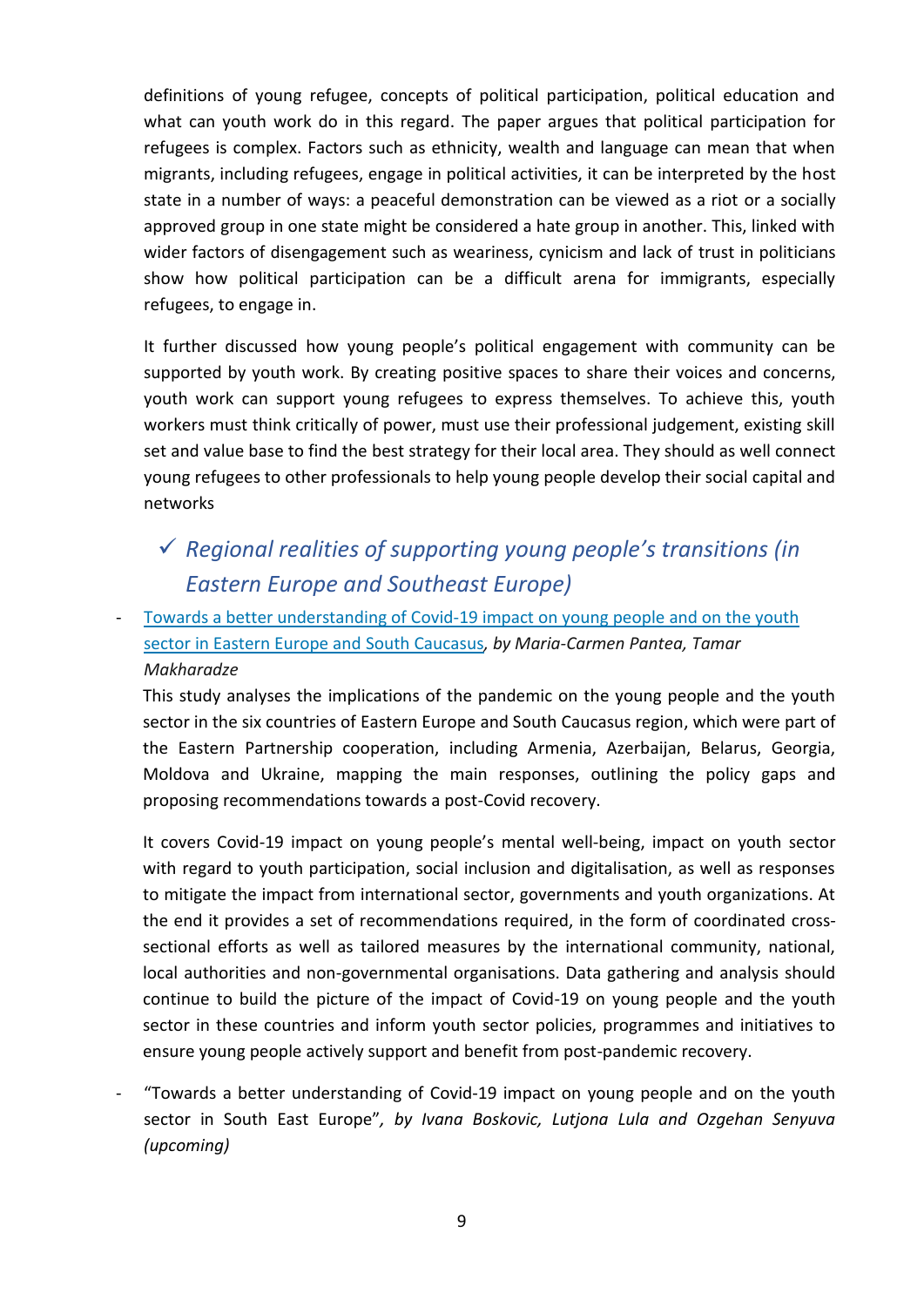This study analyses the impact of the pandemic within 2020 and 2021 developments in education (formal and non-formal), employment, mental health, and youth sector. There are other aspects such as participation and digitalisation that this study considered relevant to the analysis, but it does not offer in-depth insights in all the areas. Desk research and interviews showed that the pandemic has exposed the weaknesses of political and economic systems in the region. Youth unemployment has increased during the pandemic, quality of education has also deteriorated across the region. Digitalisation, mental health and well-being and strong impact on youth organisations – areas already identified in the general cross-country analysis were strongly impacted in this region as well. Youth sector funding and policy responses were scarce.

## ✓ *Digital and AI impact on young people's transitions*

- [Youth inclusion, digital solutions and the global pandemic,](https://pjp-eu.coe.int/documents/42128013/63918992/POY%2520EYE%2520Digital%2520platforms%2520covid%252026%2520May%25202020.pdf/ebef686d-c741-9e35-e2c1-96fb299eb759) *by Veronica Ștefan and Adina Marina Șerban (read more at section on Transition and Social Inclusion)*
- [Precarious youth and the spectre of algorithmic stereotyping,](https://pjp-eu.coe.int/documents/42128013/63918992/Precarious-youth-and-the-spectre-of-algorithmic-stereotyping.pdf/a319790a-2804-d16a-bede-f0f600cce2e1) *by Dan McQuillan and Ron Sala*

This paper explores the use of artificial intelligence and the risks that it poses for perpetuating the existing stereotypes and social inequalities. It showcases how this risk of inequality plays out in terms of access to education, funding and ethno-cultural belonging. These inequalities are also reproduced within the digital realm, which raises a number of concerns and ethical questions for society and for the youth sector. Authors argue that AI is not intelligent. The post-pandemic society will likely praise these social norms, creating an increased dependency on physical separation mediated by digital tools. For young people, but also others, this means precarity combined with algorithmic stereotyping.

The second risk is related to AI and thoughtlessness. The danger for social agencies like youth services is not that AI will replace them, but that adding AI will intensify underlying problems of equity and justice. AI provides automated stigma. Its algorithms can't work without classifying people as part of similar groups, so computational classification becomes an inference about social identity and value. To address the above the authors suggest a bottom up approach in reconstructing the use of AI in youth sector, called People's Councils, in which everyone has an equal say about the matter being decided. There lies the potential for youth work to become the site for a new and more hopeful approach to using AI for wider social good.

Youth work and TECHLASH. What are the new challenges of digitalisation for young people? *[by Lasse Siurala](https://pjp-eu.coe.int/documents/42128013/63918992/Techlash+LS+12-11-2020+LP.pdf/2be05469-3970-8ff8-dc2a-d8ba9eb39156)*

This paper discusses contemporary over-reliance on technology and dominance of the big tech. The author argues that there is a need for young people and youth work to be more aware of the negative effects of digitalisation and of the broader social context of the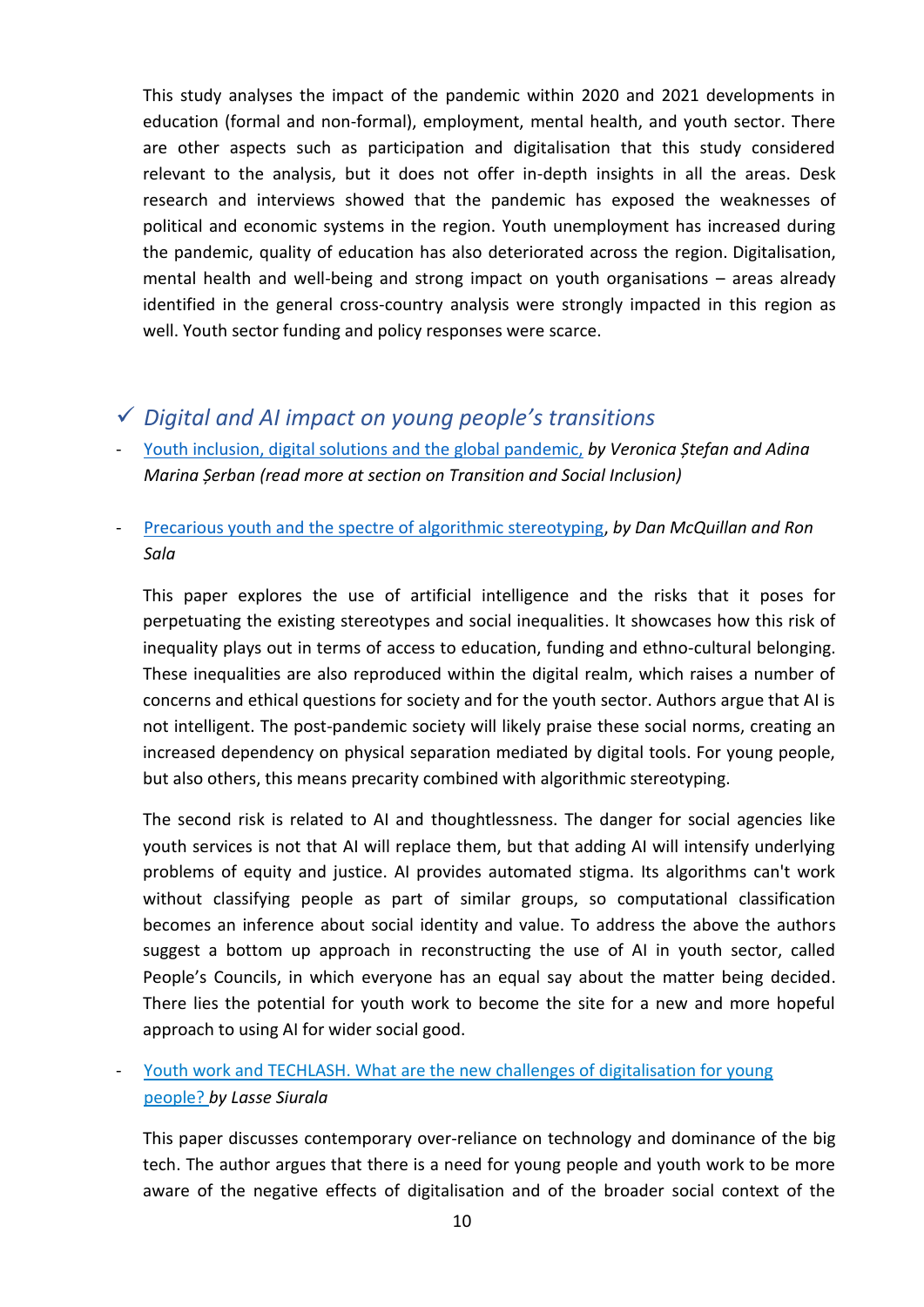strategies, interests and the power of the big tech companies. In order for young people and youth work to play a more prominent role in defending digital justice and upholding the digital rights of young people, youth work, as a value-based field of action and as an educational field, can develop critical digital literacy, align with EU digitalisation strategies, and reform its approaches to digitalisation, digital inclusion and data colonialism.

- [Technology and the new power dynamics: limitations of digital youth work,](https://pjp-eu.coe.int/documents/42128013/116591216/Limits+of+digital+youth+work.pdf/732ddd6a-15cb-02a6-c336-efa9aa8154c0) *by Alicja Pawluczuk and Adina Marina Șerban*

This study offers analytical perspectives on the limits of digital youth work. The discussion reflects on the practical implementation of digital youth work and the underpinning philosophy and values of youth work. The purpose is to explore the existing digital youth work mechanisms, tools and developments put in place both by state and by non-state actors. This article examines the following limitations of digital youth work. Firstly, the use of digital technologies in youth work might have an impact on one's mental health and enhance feelings of disconnectedness. Secondly, while youth work is about meaningful communication and youth empowerment, big technologies and AI are not power-neutral. Thirdly, digital inequalities have a significant impact on one's participation in digital youth work. Many young people and youth workers in Europe experience digital exclusion. There are also limitations in digitalization of youth work, highlighted by the pandemic. Finally, with regard to space in digital world, digital tools and spaces bring about a new set of dynamics, some of which might undermine the participatory and co-creative nature of youth work. To address this, a set of recommendations is provided in the paper, focusing on additional research that is required to better understand digital youth work, as well as in encouraging youth policy makers to continually engage with digital youth work and search for new ways to respond to its challenges.

## ✓ *Well being of young people*

#### - [Coyote Magazine Issue 32](https://pjp-eu.coe.int/en/web/coyote-magazine/issue-32)

This issue explores young people's mental health and well-being. It looks at young people's experiences and how they have dealt with various issues and challenges, and how has the youth work been able to offer the necessary guidance and support.

### - The effects of Covid-[19 on young people's mental health and psychological well](https://pjp-eu.coe.int/documents/42128013/72351197/Effects-COVID-Youth-Mental-Health-Psychological-Well-Being.pdf/b2bc0c32-9fd5-0816-bce5-da9289cfca8c)-being, b*y Stefanos Mastrotheodoros*

This paper analyses the impact of the Covid-19 pandemic on adolescents and young people's mental health and psychological well-being. In the first part, the paper gives an overview of the Covid-19 pandemic and its impact. Then, the normative developmental characteristics of adolescence and emerging adulthood are presented, characteristics that might render these developmental stages particularly sensitive in terms of psychological well-being. Past research on previous disasters is then briefly reviewed under a resilience framework, in order to explain what we have learnt regarding the effects of previous disasters on psychological well-being of adolescents and young adults.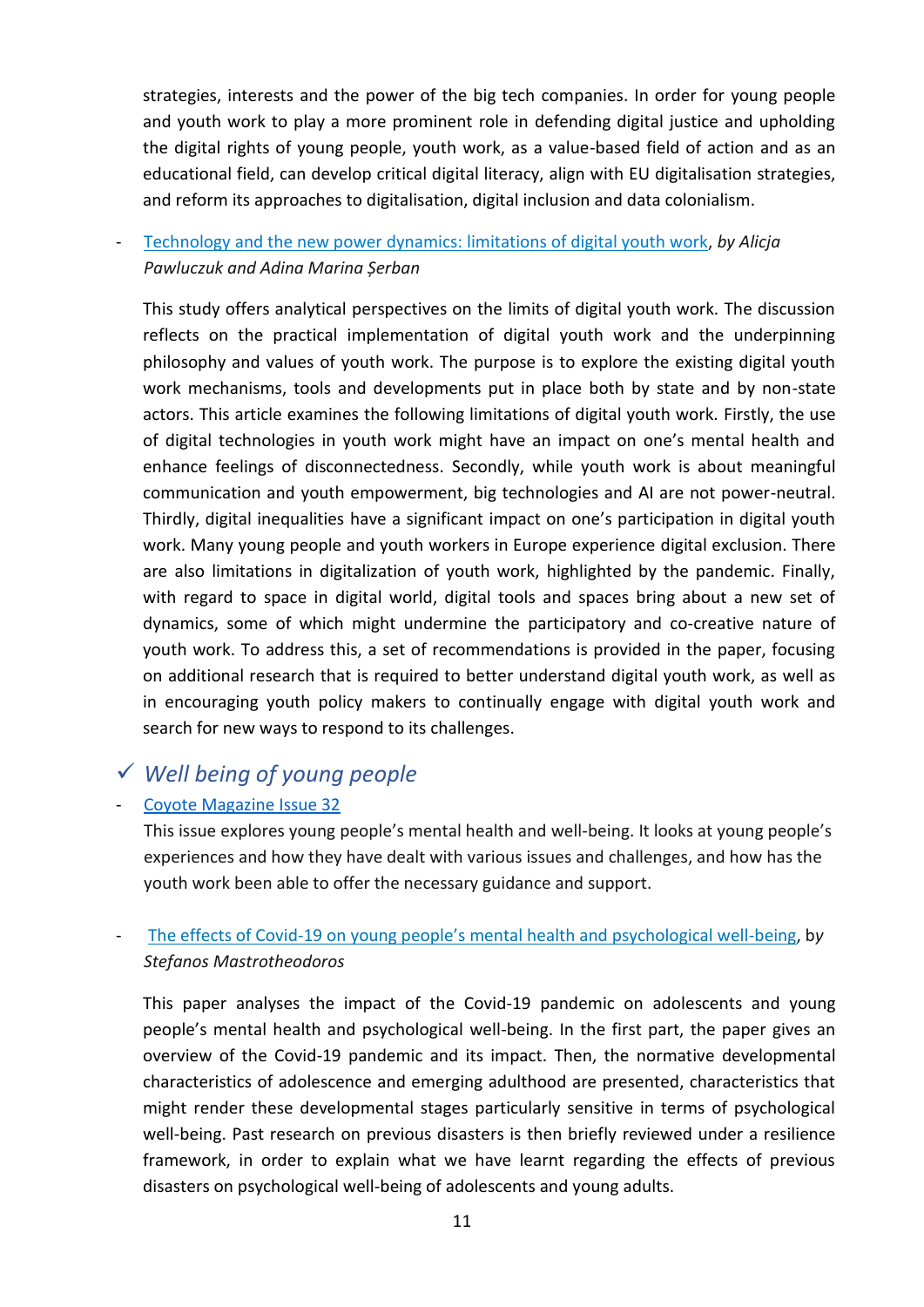In the second part, the article presents empirical evidence on the effects of the Covid-19 pandemic on adolescent and youth mental health. The paper recommends that youth public policy should focus on decreasing inequalities in access to resources among youth from different socioeconomic strata. Also, youth services and centres should focus on developing, promoting and fostering access to online or alternative forms of interventions to promote sense of belonging and social connectedness in isolated youth. Furthermore, engaging youth in the development and administration of youth programs is important and helps them build a sense of agency and self-efficacy.

#### - [Contribution to EU Youth Wiki: Chapter VII.](https://pjp-eu.coe.int/en/web/youth-partnership/contribution-eu-youth-wiki) Health and well-being

Youth Wiki provides information on a number of themes in national policies in support of young people. The overall purpose is to help the European Commission and Member States in their decision making, by providing information on reforms and initiatives. It allows the exchange of information and can substantiate peer learning activities. Chapter VII provides a comprehensive overview of policies and structures in place, with regard to Health, Mental Health and Well being. Click below to learn more on national policies of each of the following countries.

- [Albania](https://pjp-eu.coe.int/documents/42128013/113172485/YouthWiki_Chapter_7_Albania.pdf/8c32d240-9589-4ef7-a9a6-001eb145e664)
- [Armenia](https://pjp-eu.coe.int/documents/42128013/113172485/Armenia_HW_Ch7_22.pdf/c025f76c-1d1f-e177-69e5-d824c261f5e7)
- [Belarus](https://pjp-eu.coe.int/documents/42128013/113172485/Belarus_YW_Ch7.pdf/080b8ee7-8419-3aed-d91e-12a61a814a67)
- [Bosnia and Herzegovina](https://pjp-eu.coe.int/documents/42128013/113172485/Bosnia+and+Herzegovina_YW_Ch7.pdf/1ee8e615-791f-7c4d-dc9a-9b5a6d8b70be)
- [Kosovo\\*](https://pjp-eu.coe.int/documents/42128013/113172485/YouthWiki_Chapter_7_Kosovo.pdf/1f1ef207-93b0-cc2a-bb8b-b0c0536a8d30)
- [Montenegro](https://pjp-eu.coe.int/documents/42128013/113172485/YouthWiki_Chapter7_Montenegro.pdf/f248e7d7-dfc3-7cf3-fb84-adf6dd04e84e)

## ✓ *Climate Change*

#### - [Disobedient youth: Lessons from the youth climate strike movement,](https://pjp-eu.coe.int/documents/42128013/47261800/Gorman-J.-%282021%29-Disobedient-Youth-Lessons-from-the-Climate-Strikes.pdf/b1ec729d-ee2f-1e5d-9de3-a22b68e61bb8) *by Jamie Gorman*

This paper analyses the youth climate strikes in Europe and considers their implications for youth policy, youth work and youth research. It examines 'youth' as a political identity in climate policy making, exploring the demographic characteristics of the climate strikers, noting that this wave of mobilisations has been predominantly driven by young women and considers the concerns catalysing their mobilisations. Moreover, the paper examines emerging policy links between youth and climate and considers the role that each element of the European youth sector can have in this process. Finally, it provides a set of recommendations for youth policy in terms of (1) strengthening conventional youth participation in climate governance, (2) supporting unconventional youth political participation in climate governance, (3) engaging youth work with the climate justice movement (4) youth research responses to climate strickes and (5) the need for cross sectoral youth policy for the just transition.

- [Greening the youth sector. Sustainability checklist](https://pjp-eu.coe.int/documents/42128013/47261953/EUCOE+YP+Sustainability+Checklist+final.pdf/fd50d766-28a3-c119-bb29-06a0f33cc7c2)